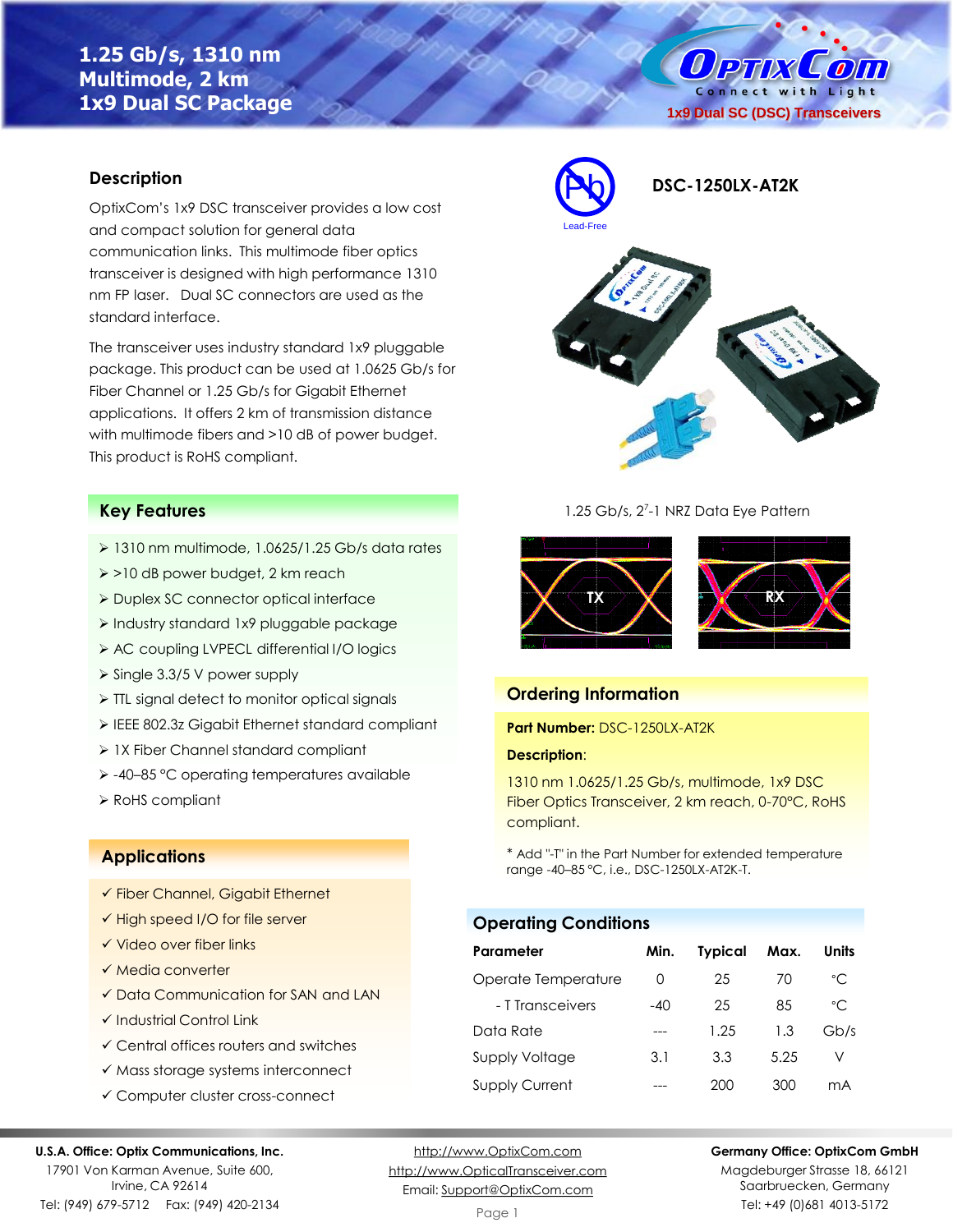

## **Absolute Maximum Ratings**

| Parameter                                | Symbol                | Min.   | Max.       | <b>Units</b> |
|------------------------------------------|-----------------------|--------|------------|--------------|
| Storage Temperature                      | Tst                   | $-40$  | 85         | °C           |
| <b>Supply Voltage</b>                    | <b>Vcc</b>            | $-0.5$ | 6.0        | V            |
| Input Voltage                            | <b>V<sub>IN</sub></b> | $-0.5$ | <b>Vcc</b> | ν            |
| <b>Operating Current</b>                 | lop                   |        | 400        | mA           |
| Output Current                           | lo                    | ---    | 50         | mA           |
| Soldering Temperature (10 sec. on leads) | Tsd                   |        | 260        | $^{\circ}C$  |

### **Transmitter Electro-Optical Characteristics**

| Parameter                                 | Symbol           | Min.   | <b>Typical</b> | Max.           | <b>Units</b> |
|-------------------------------------------|------------------|--------|----------------|----------------|--------------|
| Differential Input Voltage <sup>1</sup>   | $\Delta V$ i     | 0.3    |                | 1.6            | $\vee$       |
| Differential Input Impedance <sup>2</sup> | Z                | ---    | 100            |                | ohm          |
| Optical Output Power <sup>3</sup>         | P <sub>O</sub>   | $-9$   | $---$          | $-1$           | dBm          |
| Optical Wavelength                        | $\lambda$        | 1260   | 1310           | 1360           | nm           |
| <b>Extinction Ratio</b>                   | ET               | 9      |                |                | dB           |
| Spectral Width (rms)                      | $\Delta \lambda$ |        |                | $\overline{4}$ | nm           |
| Relative Intensity Noise                  | <b>RIN</b>       |        |                | $-120$         | dB/Hz        |
| Rise/Fall Time (20% - 80%)                | Tr/Tr            | ---    | $---$          | 260            | ps           |
| <b>Total Jitter</b>                       | Tj               | ---    | ---            | 227            | ps           |
| Data Input Current - Low                  | II <sub>I</sub>  | $-350$ | ---            | $---$          | μA           |
| Data Input Current - High                 | IІн              |        |                | 350            | μA           |

#### Notes:

- 1. Module is designed for AC LVPECL coupling. See the design guide for proper termination.
- 2. Single ended will be 50 ohm for each signal line.
- 3. Output of coupling optical power into 62.5/125 or 50/125µm MMF.
- 4. Optical eye diagram is compliant with IEEE 802.3z standard.

**Class 1 Laser Product Complies with 21 CFR 1040.10 and 1040.11**

**U.S.A. Office: Optix Communications, Inc.** 17901 Von Karman Avenue, Suite 600, Irvine, CA 92614 Tel: (949) 679-5712 Fax: (949) 420-2134









**Germany Office: OptixCom GmbH** Magdeburger Strasse 18, 66121 Saarbruecken, Germany Tel: +49 (0)681 4013-5172